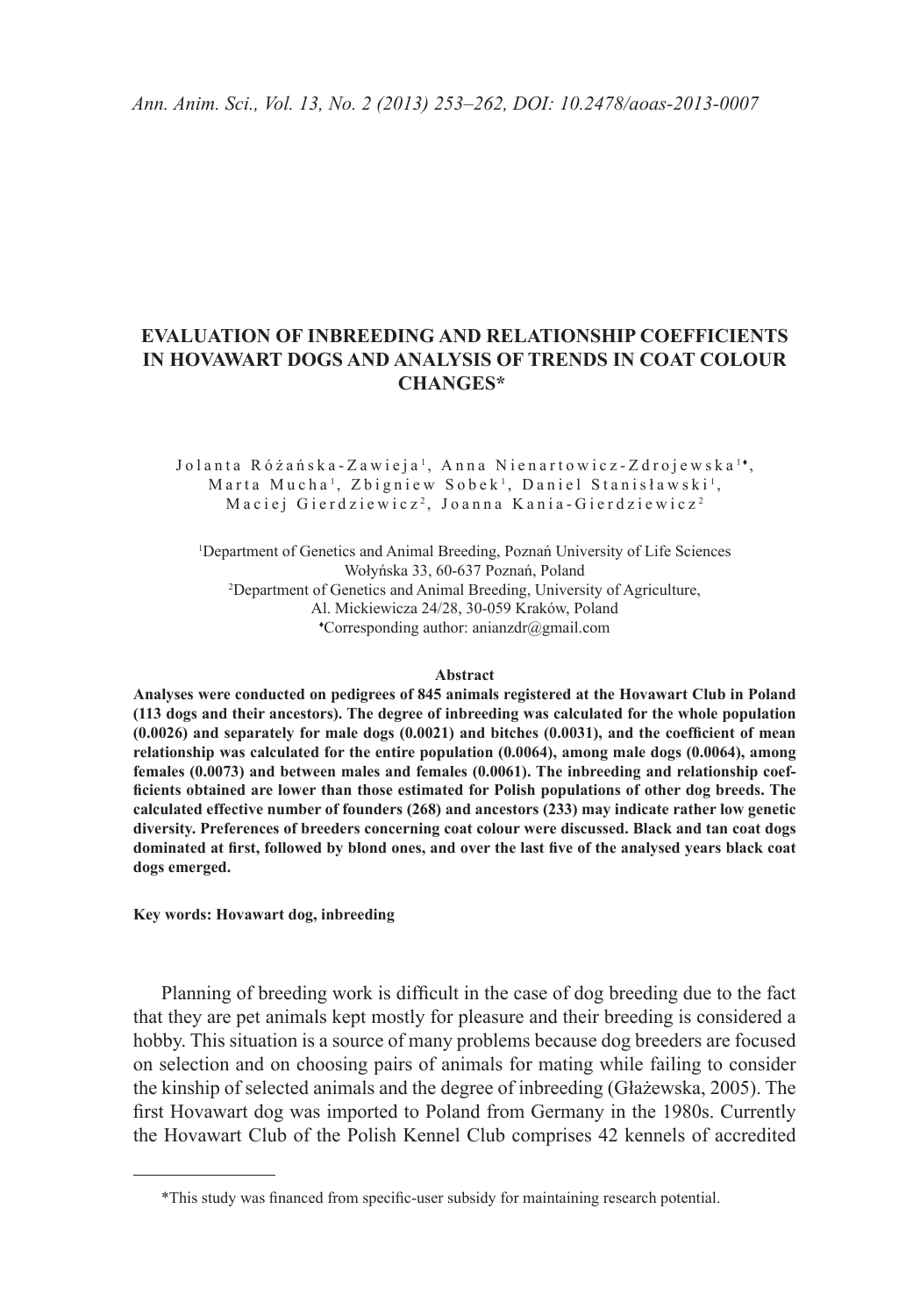breeders, which proves the growing popularity of this breed in Poland, although it is still not a very common one. For comparison, in Poland there are several hundred accredited German Shepherd kennels.

At present the largest population of Hovawart dogs (approximately 10 000) is kept in Germany. Dogs of this breed are found in Austria, Switzerland, Holland, Denmark, Finland, Sweden, Norway, France, Great Britain, the USA, the Czech Republic, Poland, Canada, Hungary and Russia. The Polish Hovawart population is based first of all on animals of Czech and German pedigrees. At present Polish breeders of Hovawart dogs continue to use German and Czech animals for mating, and it is therefore necessary to determine the degree of inbreeding and kinship among dogs of this breed to safeguard further breeding safety. The aim of this study was to analyse the level of inbreeding and kinship in the Polish population of Hovawart dogs and to analyse their coat colour.

# **Material and methods**

Analyses were conducted on pedigrees of Hovawart dogs registered at the Hovawart Club in Poland, comprising 845 animals, of which 392 were males and 453 were females. Additionally, analyses were performed on data concerning hair colour of 512 puppies coming from 101 litters born in the years 1988–2004, which were registered in pedigree books.

Coefficients of inbreeding and relationship were calculated using the SAS statistical package (SAS, 2009). The coefficient of inbreeding of animals from the analysed population was determined by the additive relationship matrix using the INBREED procedure. Additionally, the analysis of founders and ancestors was performed (Boichard et al., 1995, 1996, 1997).

The effective number of founders for the population was calculated as the inverse of sum of squares for probabilities of origin of genes from individual founders (Lacy, 1989):

$$
f_e = \frac{1}{\sum_{k=1}^f q_k^2}
$$

where:

*ƒe* – effective number of founders,

*ƒ* – number of founders,

 $q_k$  – probability of gene origin of the k<sup>th</sup> founder.

The effective number of ancestors was defined as the inverse of sum of squares for marginal shares of ancestors: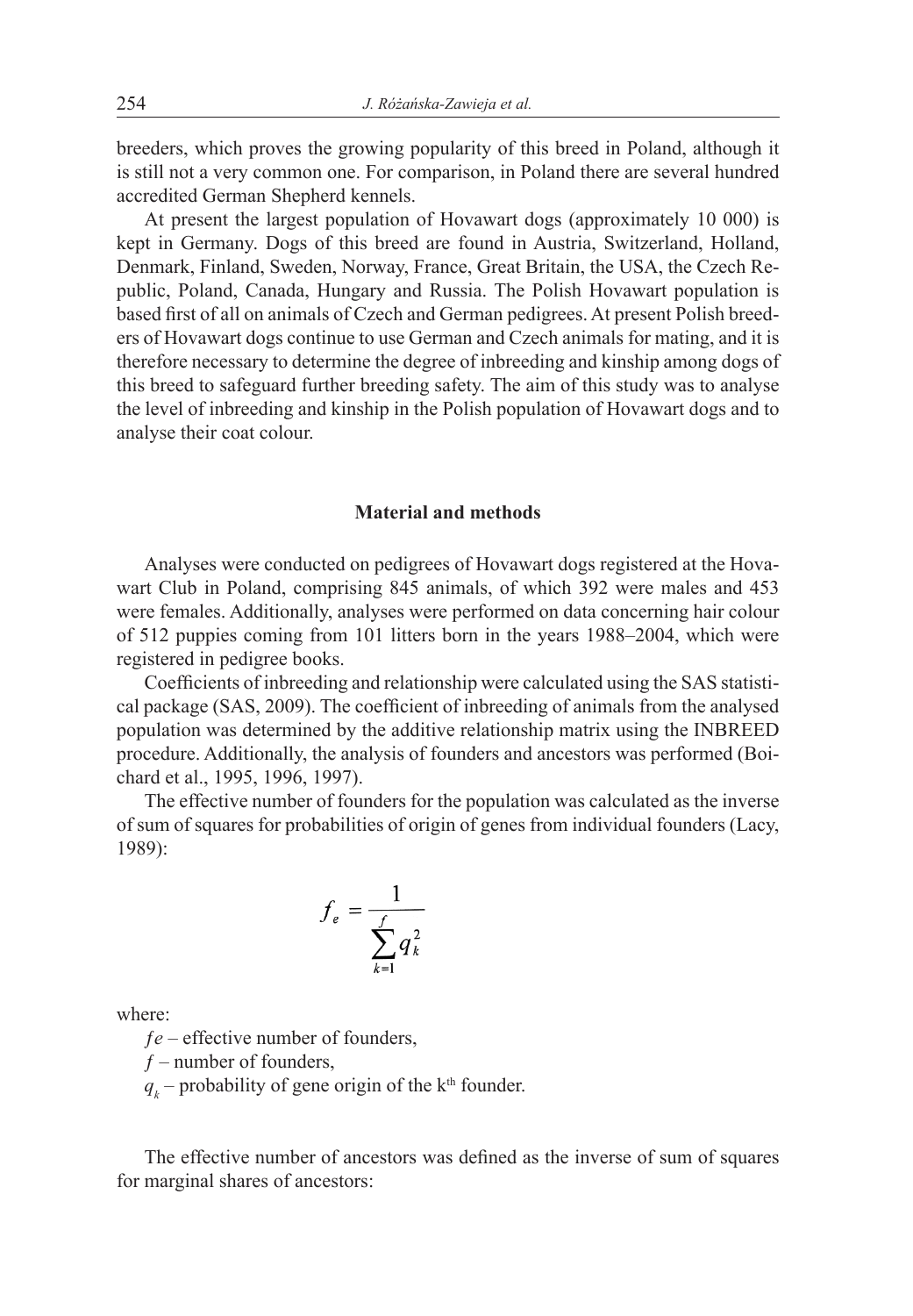$$
f_a = \frac{1}{\sum_{k=1}^f p_k^2}
$$

where:

 $f_{\rm a}$  – effective number of ancestors,

 $f$  – number of ancestors,

 $p_k$  – marginal share of k<sup>th</sup> animal.

# **Results**

Table 1 presents results concerning inbreeding and relationships for the whole population of Hovawart dogs, as well as male and female animals separately. The mean inbreeding rate in the Polish population of Hovawart dogs was 0.0026. Out of 845 animals 70 were inbred, which accounts for 8.28% of the population. The coefficient of inbreeding calculated only for inbred animals was 0.0318. Among male animals 6.63% dogs were inbred, with the coefficient of inbreeding of 0.0316, while the mean coefficient of inbreeding for all males was 0.0021. The coefficient of inbreeding for all bitches was higher than for sires, amounting to 0.0031. Inbred bitches constitute 9.71% of the population, while the coefficient of inbreeding for inbred bitches was 0.0320.

|                  | Number of animals | Percentage of animals | Mean degree of inbreeding |
|------------------|-------------------|-----------------------|---------------------------|
| Whole population |                   |                       |                           |
| all              | 845               | 100                   | 0.0026                    |
| inbred           | 70                | 8.28                  | 0.0318                    |
| Male dogs        |                   |                       |                           |
| all              | 392               | 100                   | 0.0021                    |
| inbred           | 26                | 6.63                  | 0.0316                    |
| <b>Bitches</b>   |                   |                       |                           |
| all              | 453               | 100                   | 0.0031                    |
| inbred           | 44                | 9.71                  | 0.0320                    |

Table 1. Coefficients of inbreeding estimated for all animals in the population as well as for male dogs and bitches

Table 2 presents coefficients of relationships for Hovawart dogs in Poland for the entire population, kinship between male dogs, bitches as well as between bitches and male dogs. Mean kinship for the entire population was 0.0064. Related animals comprise 7.69% of the whole population. Mean degree of relationship reached the highest value of 0.0073 between bitches, where the percentage of related pairs was also the highest. The highest mean degree of relationship between related animals (0.0833) was found between sires and bitches.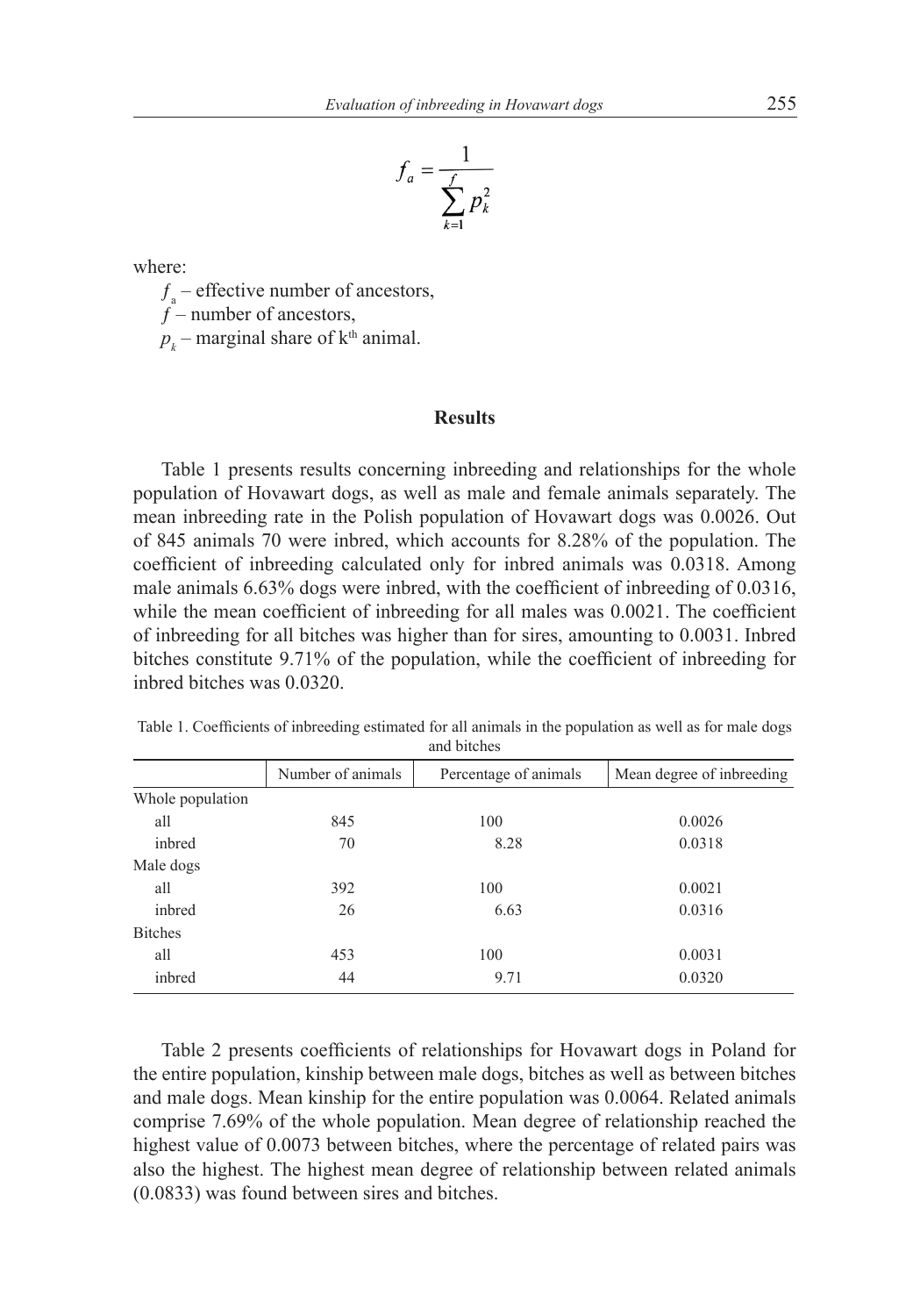|                      | Number of pairs | Percentage of pairs | Mean degree of relationship |
|----------------------|-----------------|---------------------|-----------------------------|
| Whole population     |                 |                     |                             |
| all                  | 356590          | 100                 | 0.0064                      |
| related              | 27408           | 7.69                | 0.0826                      |
| Male $\times$ Male   |                 |                     |                             |
| all                  | 76636           | 100                 | 0.0064                      |
| related              | 4625            | 6.04                | 0.0826                      |
| $Bitch \times Bitch$ |                 |                     |                             |
| all                  | 102378          | 100                 | 0.0073                      |
| related              | 9671            | 9.45                | 0.0770                      |
| Male $\times$ Bitch  |                 |                     |                             |
| all                  | 177576          | 100                 | 0.0061                      |
| related              | 13112           | 7.38                | 0.0833                      |

Table 2. Coefficients of relationship for Hovawart dogs in Poland calculated for the whole population, and for male dogs, bitches, and bitches with male dogs

Analysis of the proportions of founders and ancestors conducted on 845 animals is presented in Table 3.

Table 3. Total and effective numbers of founders and ancestors

|                                                     | Total number | Effective number |
|-----------------------------------------------------|--------------|------------------|
| Founders (according to Lacy, 1989)                  | 338          | 268              |
| Ancestors (according to Boichard, 1995, 1996, 1997) | 389          | 233              |

In the gene pool in the analysed population 268 animals have identical shares (in terms of values). After the bottleneck effect was considered, the effective number of ancestors estimated according to Boichard (1995) was lower than the effective number of founders and amounted to 233 because it did not include ancestors, whose genes were eliminated from the gene pool of the population.

Since Hovawart dogs may have three different coat colours, the coat colour of sires was analysed as well as the number of offspring which were left by sires of a given coat colour (Table 4).

| Coat colour of the dog | Number of puppies | Percentage |
|------------------------|-------------------|------------|
| Black and Gold         | 266               | 51.95      |
| Gold                   | 184               | 35.94      |
| <b>Black</b>           | 62                | 12.11      |

Table 4. The number of puppies and the proportions (%) of coat colour of the dog

In the analysed period black and gold dogs were selected most frequently for reproduction, followed by gold ones, while black dogs were selected least often. On the basis of the analysis of litters born between 1998 and 2004 it was found that over the years preferences of Polish breeders concerning coat colour of Hovawarts changed. Up to the year 2000 black and gold or gold puppies were born in Poland. The first puppies of uniform black coat were born in 2000, which resulted from the previous import to Poland of the first Hovawarts of this coat colour (Figure 1).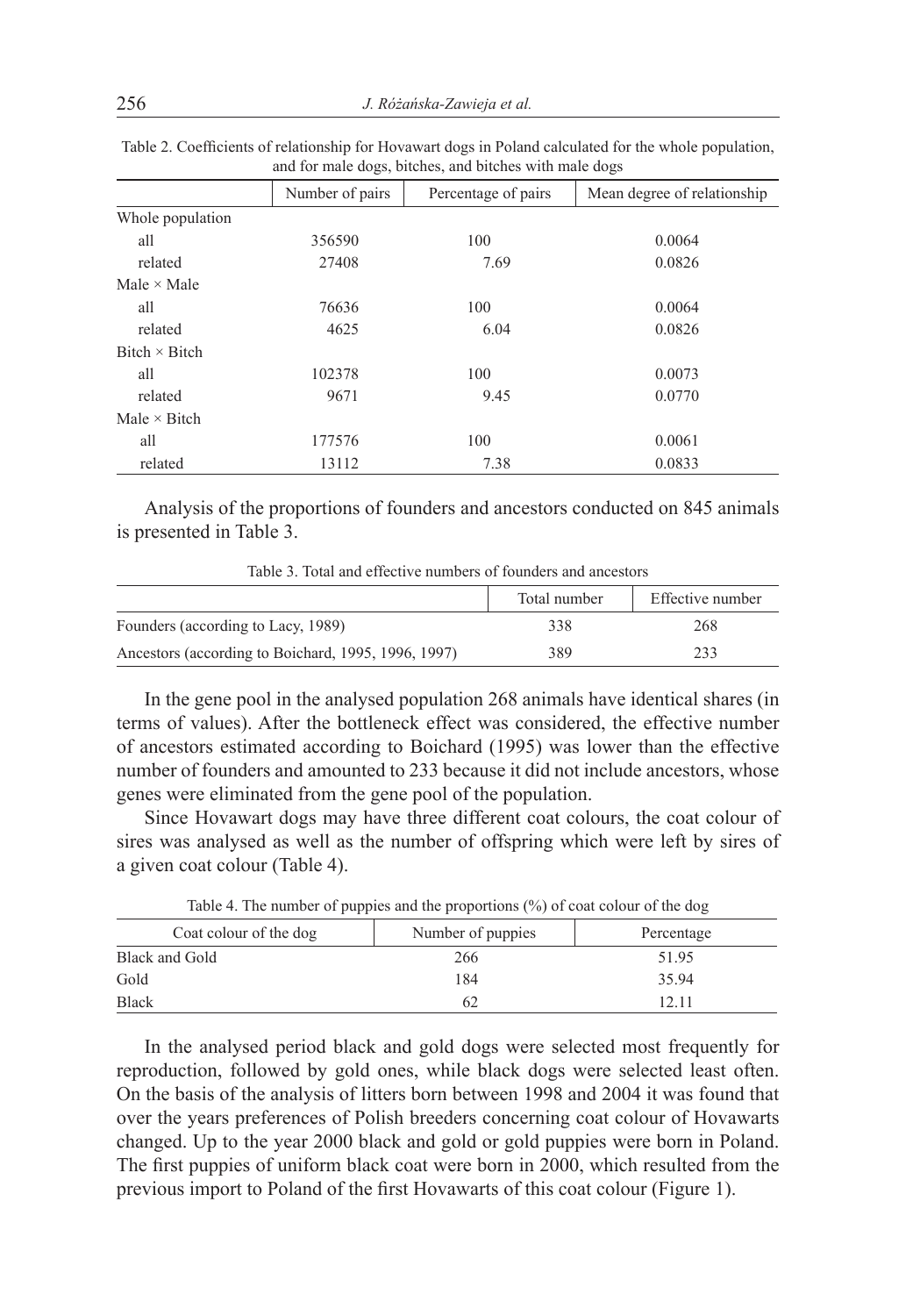

Figure 1. Proportions of coat colours in litters in the period 1988–2004

# **Discussion**

Analysis of the literature shows that the mean coefficient of inbreeding among different breeds takes different values. There are also differences within the same breed in different countries. As reported by Moritz (2008), the mean degree of inbreeding in the population of Rhodesian Ridgeback dogs comprising 23 253 animals born in Australia in the period 1967–2007 was 0.125, with the highest value of the coefficient of inbreeding recorded at 0.4586 and the lowest at 0.0017. The coefficient of inbreeding for the population of dogs of that breed in the United States, comprising animals born in the period 2000–2006, was 0.1523, while in Sweden it was 0.0625. In turn, investigations conducted on 344 Rhodesian Ridgeback dogs in the period 1996–2005 yielded the coefficient of inbreeding at 0.019 (Moritz, 2008). Similar calculations conducted on the population of dachshunds in Poland gave the following results: for long-haired dachshunds (134 animals, 68 males and 66 females) the coefficient of inbreeding was 0.0354, while for wire-haired dachshunds (140 animals, 53 male dogs and 87 bitches) it was 0.0018 (Kosowska et al., 2005). The coefficient of inbreeding for the population of Polish Hounds ranged from 0.071 for animals born in the years 1960–1964 to 0.370 for animals born in the years 2000–2004 (Głażewska, 2008).

As can be observed from Table 1, results recorded for the Polish population of Hovawart dogs are lower than those cited above. The mean degree of inbreeding in the Hovawart population in Poland was 0.002. By way of comparison, the results recorded for this breed in the country of their origin are as follows: the coefficient of inbreeding calculated for Hovawart dogs registered in Rassezuchtverein für Hovawart-Hunde e.V. (RZV) is an average of 0.058, with the minimum value of 0.001 and the maximum of 0.306. For the German population of Hovawarts the coefficient of relationship was also calculated to be 0.086. For the Polish population this figure is 0.0064. Calculations performed by Hiller (2009) for the German population of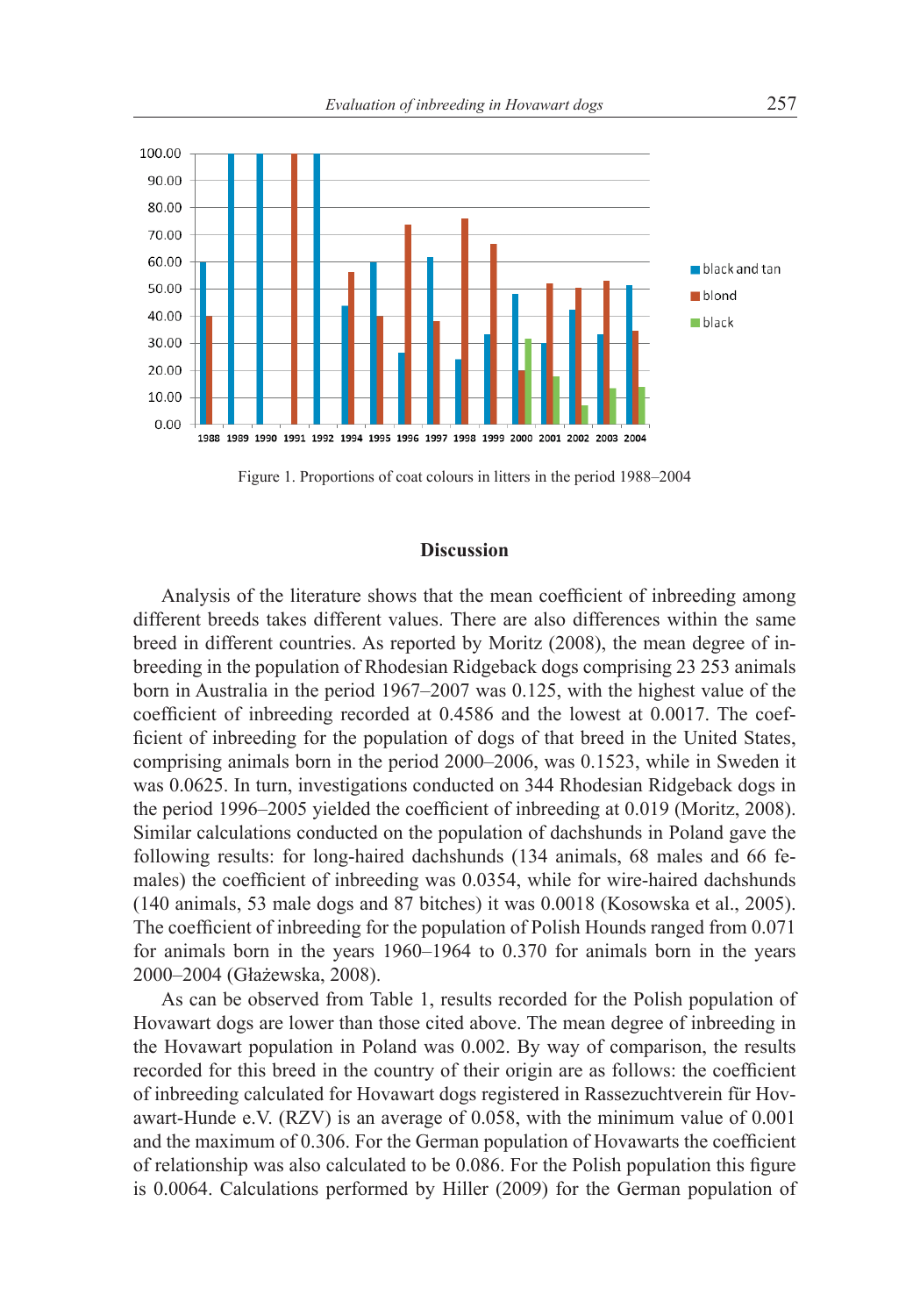Hovawart dogs were based on all animals born in the years 1998 to 2001. The SAS statistical package (2004) was also used in the calculations. A comparison of these two populations shows that the coefficients of inbreeding and relationship between Hovawart dogs are lower in Poland than in Germany.

According to Chmiel (2007), inbreeding expressed by the coefficient within the range of 0.00–3.99% is considered low, that of 4.00–9.99% is defined as moderate, and is considered high only above 10.00%. However, Willis (1992) claimed that in practice he did not encounter a case of inbreeding which would exceed 45%, and even such pedigrees are found extremely rarely. A vast majority of dog breeders, even those who are supporters of inbreeding, never implement such a high coefficient of inbreeding.

Among dog breeders mating of related animals causes frequent disputes. Some use this method frequently and indiscriminately, while others are of the opinion that such activity leads to complete degeneration of animals. When investigating breeding of two guide dog breeds, i.e. German shepherds and Labrador retrievers, Cole et al. (2004) – apart from the coefficient of inbreeding and the degree of relationship – determined also the effective number of ancestors. Similarly as in the Polish population, the effective number of ancestors was lower than the effective number of founders. The effective number of ancestors for German shepherds was 532 for 4 699 animals, while for Labradors it was 19 for 3 573 animals. When examining Table 3 we may see that for the population of Hovawarts this number was 233 for 845 animals. The coefficient of inbreeding for German shepherds was 0.25, while for Labrador retrievers it was 0.15. The degree of relationship for the former breed was 0.16, whereas for the latter it was 0.15. As already mentioned, the coefficient of inbreeding over 0.1 is already defined as high.

Similarly, Leroy et al. (2009) reported for 61 of dog breeds analysed in France a considerable range of effective founder number (29 to 1216) and effective ancestor number (9 to 209) depending on the breed. For 60 individuals of the active German Shepherd breed population, Kania-Gierdziewicz et al. (2011) estimated 66 effective founders and 36 effective ancestors. In general it is assumed that a population is highly genetically diverse if the number of effective founders and effective ancestors is high in comparison to the actual population size.

As presented by Głażewska (2005), inbreeding has specific consequences, both positive and negative. Firstly, it promotes genetic consolidation of a population and establishment of desirable genotypes. It plays a positive role at the stage of development of a new breed. Secondly, homozygosity promotes the manifestation and elimination of disadvantageous genes, normally masked by dominant genes, from the gene pool of the population. Thirdly, inbreeding in relation to an elite ancestor is frequently used in breeding of domestic animals, since the accumulation of desirable genes of an outstanding ancestor in his inbred progeny contributes to an improvement of production traits. However, we need to remember disadvantageous phenomena related to inbreeding, particularly threatening small populations and those originating from a small number of ancestors. To the above mentioned effects of inbreeding depression we also need to add psychological disorders, consisting in hyperactivity or shyness of animals. All the symptoms mentioned so far are connect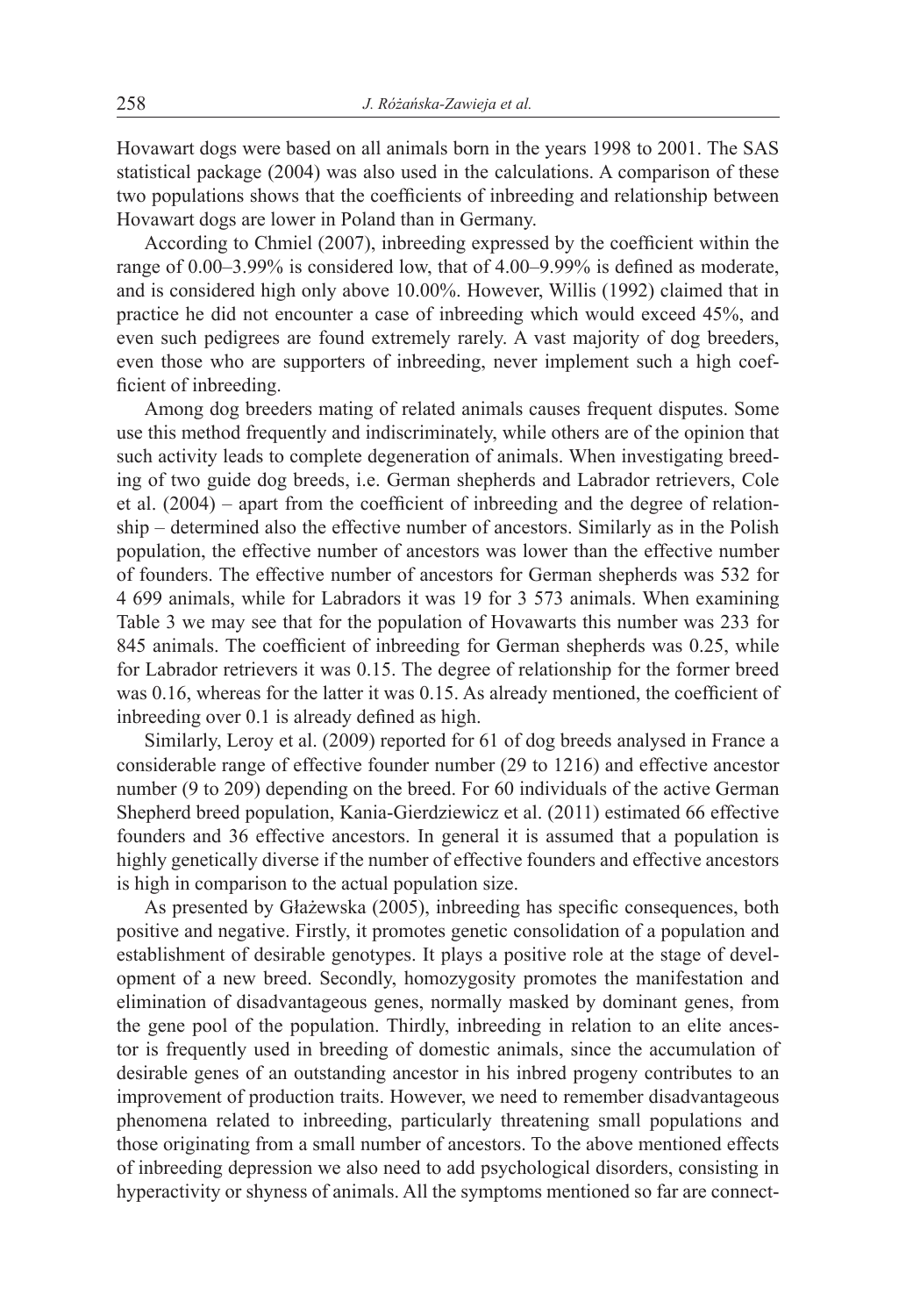ed not only with the action of disadvantageous genes, but also with a considerable reduction of genetic variation in a population. A lack of genetic variation is a key problem, leading as a long-term effect to the extinction of a given breed or species. In a situation when there are no unrelated animals (i.e. having no common parents or grandparents) inbreeding is justified. However, this does not pertain to Hovawart dogs. In recent years their population in Poland has increased. According to the data of the Board of the Polish Kennel Club, in 2003 in Poland there were 109 male dogs, including 17 breeding dogs, 146 bitches (40 breeding females) and the registered 104 puppies coming from 12 litters. At present it is also much easier to travel to mate animals or to import breeding animals. If unrelated animals are going to be introduced to the Polish population, the gene pool will be increasingly rich, which may have an advantageous effect on future breeding results (Głażewska, 2005). However, it has to be stressed that when in a given breed there are only 100 puppies annually there is little chance of finding outstanding animals among them. For this reason we may consider Hovawarts to be a breed with a small population. Thus inbreeding is practi-

cally inevitable. Progeny testing towards breeding value is not possible, since most dogs do not have a sufficient number of puppies. In breeds of small populations it is necessary to undertake any actions leading to the extension of their breeding base. Single animals, even if they are elite, may not be used too intensively. Sometimes in breeding of a rare breed it is worthwhile to relinquish high requirements in relation to a specific trait, if thanks to such a decision we may obtain an improvement in the other traits. Breeding policy in the case of breeds with small populations may not be too restrictive. As indicated by Willis (1992), in mammals a certain degree of heterozygosity is necessary. Otherwise these animals become highly sensitive to environmental factors. However, much depends on the intensity of inbreeding. The higher it is, the higher the probability of negative consequences and the stronger they may be manifested. Moreover, effects of inbreeding may vary in different breeding lines or specific kennels. In one of them adverse effects are already observed when the degree of inbreeding is 10%, while in another even 20% inbreeding does not cause negative consequences. This may be the case when we compare two different breeds (Willis, 1992). As stated by Redlicki (1994), opponents of inbreeding forget that it is not a human concept – a pack of wolves is a small family, within which inbreeding matings take place. However, a long-term application of inbreeding may lead to the occurrence of inbreeding depression – fertility and vigour of animals decrease and their physical and psychological strength deteriorate. Studies conducted to date confirmed e.g. the effect of the level of inbreeding on the lifespan of a given animal. The higher the coefficient of inbreeding, the shorter the lifespan of a dog was observed (Hiller, 2009; Smid, 2001). Hovawart is a working, guard and watch dog breed. A highly balanced psyche is a necessary pre-condition for an appropriate work of a watch dog. Unfortunately, composure and the absence of shyness are traits particularly susceptible to the effect of inbreeding depression. Thus the more homozygous a given animal is, the greater the chance that it would not meet the requirements imposed on working dogs. Such inbred dogs are also more likely to have poor health and be sensitive to adverse living conditions (Rooney, 2009). Vigour, vitality and an appropriate psyche are traits typical of heterozygous dogs (Głażewska, 2005).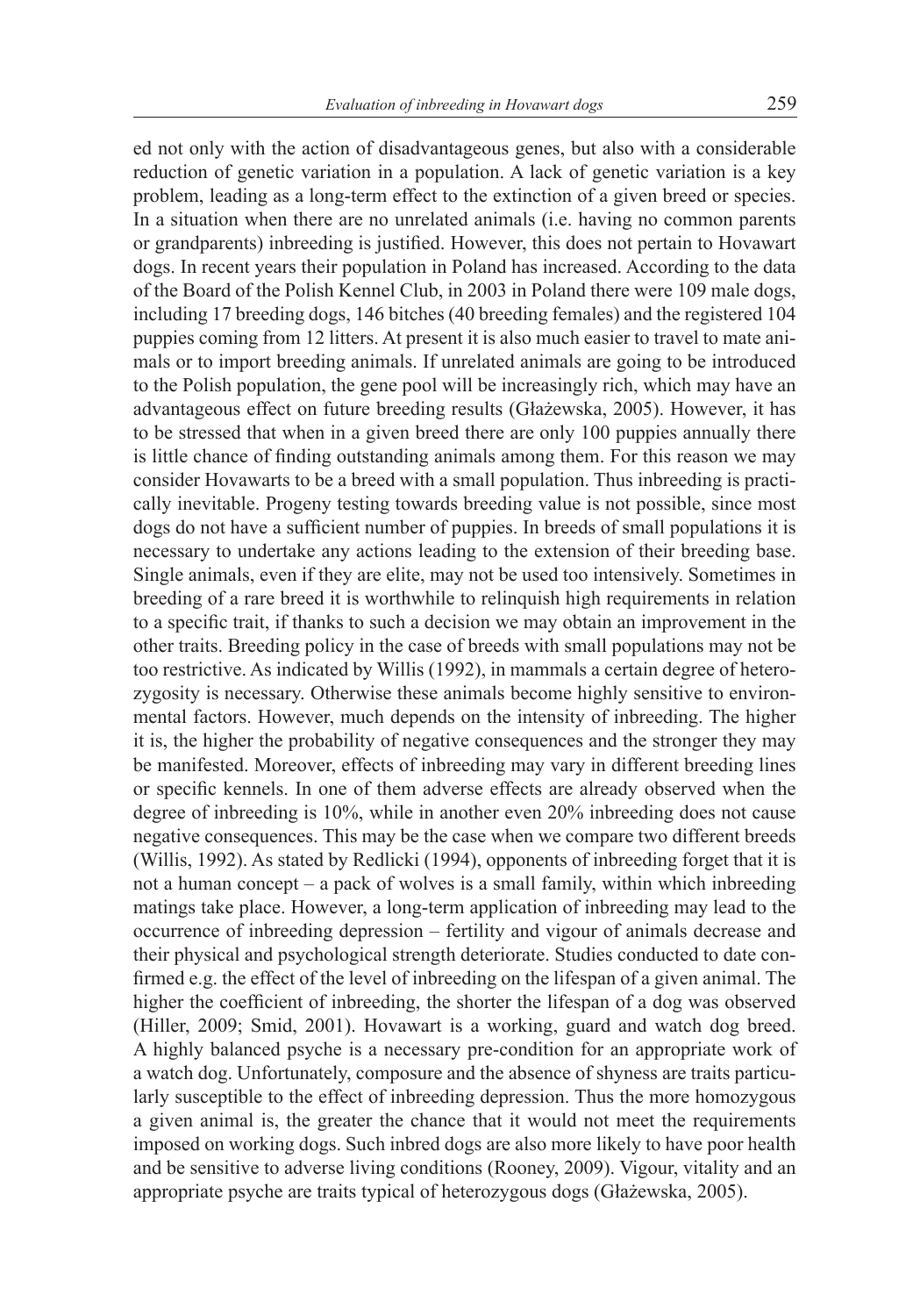In all specifications of dog breed standards we may find information what types of coat colour are found in a given breed, which are preferred or admissible, and which are defects. However, the coat colour, characteristic of a given breed, is most frequently a manifestation of aesthetic preferences of its creators and breeders (Kaleta and Fiszdon, 2002). A breeder focused on a specific coat colour is limited to a considerably narrow selection of animals. When directed only by coat colour this may lead in breeding to the use of weaker animals, whose other important traits are far from perfect. In the long run, such an approach leads to a significant deterioration of the level of breeding (Willis, 1992). As stated by Kaleta and Fiszdon (2002), the best known and accepted theory concerning inheritance of coat colour in dogs assumes the existence of 9 basic loci and genes, including 29 alleles, of which 19 form four series of multiple alleles. This theory was created by C. C. Little on the basis of 40-year studies and it was presented in his publication in 1957. Other researchers developed and supplemented the above mentioned theory, while some proposed the existence of the 10th or even 11th locus (Kaleta and Fiszdon, 2002). The determination of the coat colour genotype of a given dog requires not only the knowledge of genes determining it, but also their interdependencies (Kaleta and Fiszdon, 2002). As indicated by Kerl (1996) for König, one of the main creators of the contemporary Hovawart breed, the statement that "a good dog does not have a bad coat colour" was the rule. At the initial stages of breeding there were Hovawarts with a gold coat colour and a black face, a grey or relatively frequent wolfish coat colour. According to Kerl (1996) after Wienrich, in the German population of Hovawart dogs black and gold animals predominated, accounting for approximately 60% of the population, while approximately 30% were gold dogs and approximately 10% were black Hovawarts. Similar proportions of coat colour started to appear in Poland as late as 2004 (for the following years only partial data are available). As may be observed in Figure 2, the first black puppies were born in Poland in 2000. At present official breeding standards admit three standard coat colours, i.e. gold, black, and black and tan.

In concluding, it has been observed that the coefficients of inbreeding and relationship estimated for the analysed population are low in comparison to other dog breeds and to the German population of Hovawarts, the world's most numerous one. It should be remembered, however, that the Polish population of this breed is rather small and not highly genetically diverse, which in the case of unresponsible breeding may result in a rapid increase of inbreeding.

#### **References**

B o i c h a r d D., M a i g n e l L., Verrier E. (1997). The value of using probabilities of gene origin to measure genetic variability in a population. Genet. Sel. Evol., 29: 5–23.

B o i c h a r d D., M a i g n e l L., Verrier E. (1995). Estimation of the effective number of a population from pedigree information. Proc. 2nd European Workshop on Advanced Biometrical Methods in Animal Breeding. Salzburg, Austria.

B o i c h a r d D., M a i g n e l L., Ve r r i e r E. (1996). Analyse généalogique des bovines laitrés françaises. INRA Prod. Anim., 9 (5): 323–335.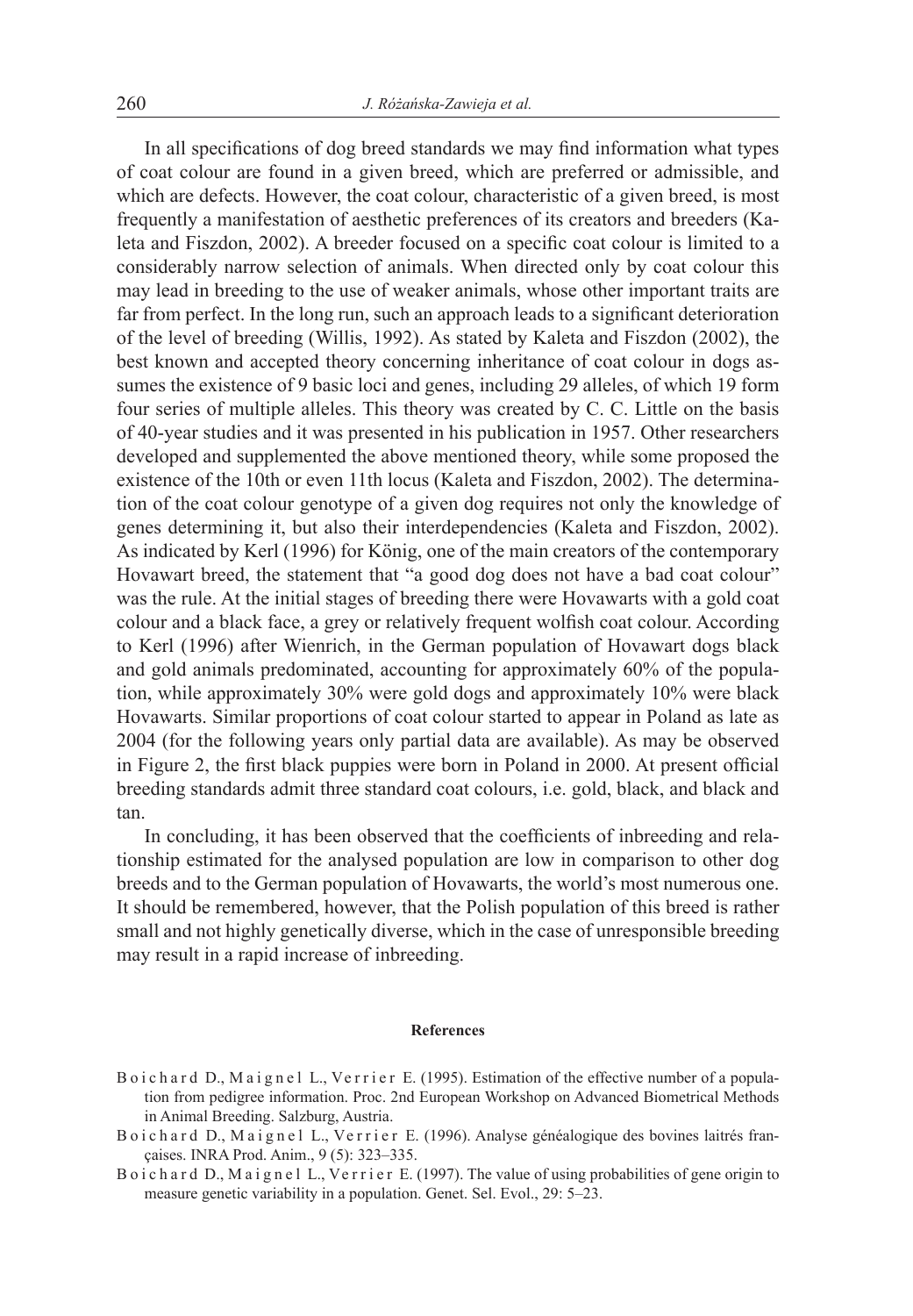C h m i e l K. (2007). Inbreeding. Araby, 7, 3: 36–39.

- C o l e J.B., F r a n k e D.E., L e i g h t o n E.A. (2004). Population structure of a colony of dog guides. J. Anim. Sci., 82: 2906–2912.
- G ł a ż e w s k a I. (2005). Inbreeding: the definition, estimation, effects (in Polish). Biuletyn Klubu Hovawarta, I: 16–21.
- G ł a ż e w s k a I. (2008). Genetic diversity in Polish hounds estimated by pedigree analysis. Livest. Sci., 113: 296–301.
- H i l l e r A. (2009). Der kongenitale portosystemische Shunt beim Hund Retrospektive Untersuchung zur Prävalenz, den Risikofaktoren und der Genetik. Hannover, http://elib.tiho-hannover.de/dissertations/hillera\_ws09.pdf.
- K a l e t a T., F i s z d o n K. (2002). Selected problems in genetics and behaviour of dogs (in Polish). Wyd. SGGW, Warszawa.
- Kania-Gardziewicz J., Kalinowska B., Gierdziewicz M. (2011). Analysis of contribution of founders and ancestors to the active dog population of German Shepherd in the area of Cracow branch of the Polish Kennel Club (in Polish). Rocz. Nauk. PTZ, 7, 2: 9–17.
- K e r l S. (1996). Hovawart Ursprung, Aufzucht, Erziehung, Pflege. Müller Rüschlikon Verlags AG.
- Kosowska B., Strzała T., Moska M., Kujałowicz J., Oryszczak E., Piecyk J., S a w c z u k M., Ś l u s a r c z y k J., W a s i l e w s k a K. (2005). Life-span of long and rough coated dachshunds in dependence of their inbreed level and sex. EJPAU, http://www.ejpau.media.pl/volume8/issue4/art-71.html.
- L a c y R.C. (1989). Analysis of founder representation in pedigrees: founder equivalents and founder genome equivalents. Zoo Biol., 8: 111–123.
- Le roy G., Verrier E., Meriauix J.C., Rognon X. (2009). Genetic diversity of dog breeds: within-breed diversity comparing genealogical and molecular data. Anim. Genet., 40: 323–332.
- Little C.C. (1957). The inheritance of coat color in dogs. Howell Book House, New York, 194 pp..
- M o r i t z V. (2008). Australian COI Analysis 1967–2007, http://www.rhodesian-ridgeback-pedigree. org/articles-informations/breeding-and-genetics/australian-coi-analysis-1967-2007-by-vickimoritz html.
- R e d l i c k i M. (1994). Genetics for practitioners (in Polish). Psy Rasowe w Polsce ('94/'95): 5–6.
- R o o n e y N.J. (2009). The welfare of pedigree dogs: Cause for concern. J. Vet. Behav., 4: 180–186.
- S m i d J. (2001). Increased mortality in Rhodesian Ridgebacks: The consequences of inbreeding depression. Department of Biology. University of Ottawa, http://www.andycheah.com/files/rrlongevity. pdf.
- Willis M.B. (1992). A dog breeder's guide: genetics in practice (in Polish). PWRiL, Warszawa.

Accepted for printing 29 IX 2012

### Jolanta Różańska-Zawieja, Anna Nienartowicz-Zdrojewska, Marta Mucha, Zbigniew Sobek, Daniel Stanisławski, Maciej Gierdziewicz, Joanna Kania-Gierdziewicz

### **Ocena stopnia zinbredowania i spokrewnienia psów rasy hovawart oraz analiza tendencji zmian umaszczenia**

## STRESZCZENIE

Analizowano rodowody 845 osobników należących do Klubu Hovawarta w Polsce (113 osobników oraz ich przodków). Obliczono współczynnikinbredu dla całej populacji (0,0026) oraz oddzielnie dla psów (0,0021), suk (0,0031); średnie spokrewnienie dla całej populacji (0,0064), pomiędzy samicami (0,0073) oraz pomiędzy samcami a samicami (0,0061). Uzyskane wartości współczynników inbredu oraz spokrewnienia są niższe niż obliczone dla polskich populacji psów innych ras.